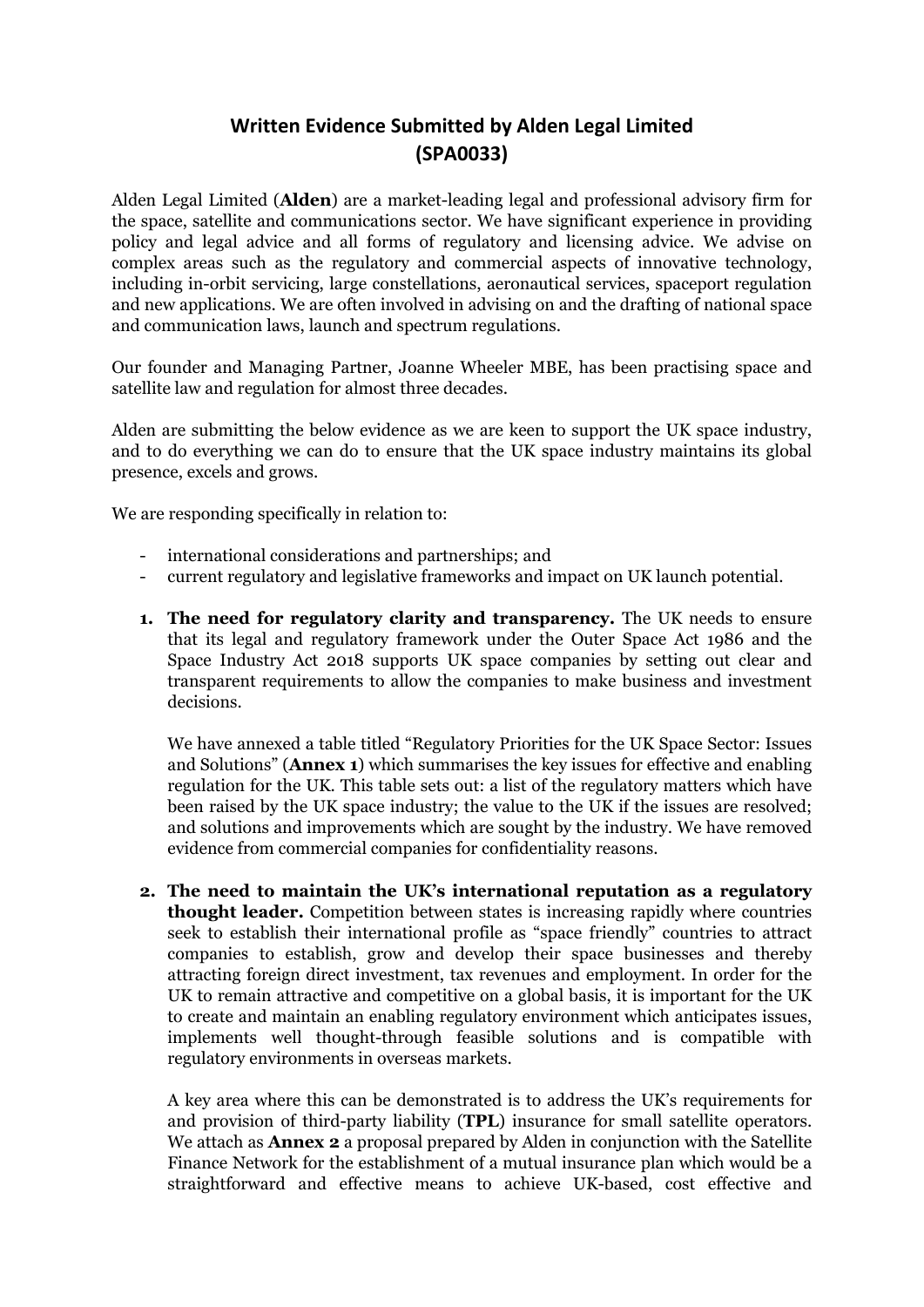innovative TPL insurance for small satellite operators compared to the disproportionately expensive TPL available currently on the international market. This paper has been proposed to the Government.

**3. The valuable potential for the UK Government to maximise the use of regulatory advocacy and regulatory diplomacy internationally.** The UK has the ability to take an active role in leading the "race to the top" in establishing international norms of responsible and sustainable behaviour (including for space situational awareness and space traffic management). In particular, the UK should urgently take a leadership role in international advocacy in relation to the United Nations Committee on the Peaceful Uses of Outer Space's guidelines for the longterm sustainability of outer space activities (**LTS Guidelines**) to use it as a leverage tool in international regulatory diplomacy.

We have annexed the copies of the PowerPoint presentations which were delivered by our Managing Partner, Joanne Wheeler MBE, at the following conferences:

- (a) the UK Space Agency's Futures Forum on "Greening Outer Space" (**Annex 3**); and
- (b) the United Nations Office for Outer Space Affairs' workshop on "Promoting Space Sustainability: Awareness raising, and capacity building related to the implementation of the LTS Guidelines" (**Annex 4**),

setting out the potential for the UK to engage in this leadership effort. International regulatory diplomacy could be hugely valuable to the UK.

These presentations address the role of the regulatory landscape in encouraging a more environmentally friendly space sector and the need for a leadership in the "race to the top" which we believe the UK can lead in.

We have also annexed a copy of an article (which will shortly be published in the leading market journal Via Satellite) that links the recent trend of encouraging environmental, social and corporate governance (commonly referred as ESG) and how its alignment to investment and insurance decisions offers potential as the mechanism that encourages the space industry's responsible and sustainable behaviour in outer space whilst meeting UK policy objectives in the context of COP26 and its commitment to the LTS Guidelines (**Annex 5**).

Again, with the UK's leading finance, insurance and space industry this synergy could be world-leading for the UK.

Lastly, we would strongly recommend that the UK Government:

- (a) attends and participates in international fora (UNCOPUOS (Legal Sub-Committee and the Technical Committee), IADC, CEPT, ITU working groups and the various standards organisations that it can be part of – including with independent experts – it is important to be "at the table" to influence decisions, represent the interests of industry and use regulatory diplomacy effectively; and
- (b) sets up a "SAGE for Space" independent, objective advisory expert panel to provide advice (national, international, technical, policy etc) to UK Government decision makers.